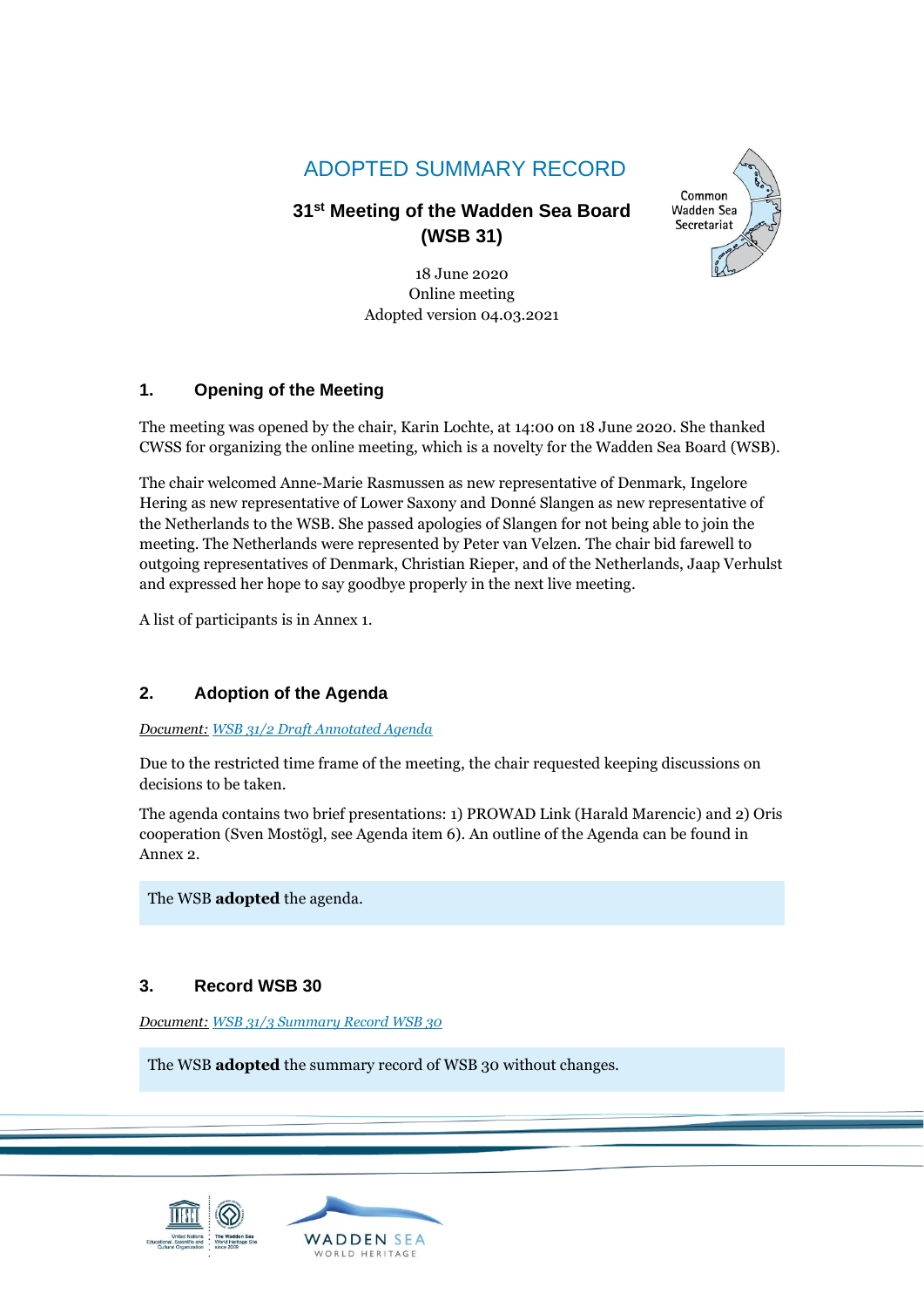## **4. Announcements**

#### *Document: [WSB 31/4/2 Announcements by CWSS](https://www.waddensea-worldheritage.org/system/files/WSB-31-4-2-Announcements%20by%20CWSS.pdf)*

The chair reported on major outcomes of the representative's meeting on staff and budgetary issues earlier on 18 June 2020:

- The performance of CWSS has improved since appointment of Bernard Baerends as Executive Secretary of CWSS in September 2019;
- The performance of Bernard Baerends as Executive Secretary was positively evaluated, allowing continuation of his assignment at CWSS. His work was greatly acknowledged and the chair, also in the name of the representatives, thanked Bernard Baerends for his dedication and assured continued full support, this was echoed by several WSB members;
- A proposal for a vision CWSS 2022, which accounts for the tight staff situation at the Secretariat, has been presented. This vision will be discussed at their next meeting.

This summary record contains previously submitted written announcements of WSB members.

### **CWSS**

• See *[WSB 31/4/2 Announcements by CWSS](https://www.waddensea-worldheritage.org/system/files/WSB-31-4-2-Announcements%20by%20CWSS.pdf)*

### **Denmark**

- The Danish Government closed down the opportunity to fishing of mussel in the Danish part of the Wadden Sea, but it will be possible to hand pick oysters commercially in the Wadden Sea;
- The Danish Wadden Sea National Park (Nationalpark Vadehavet) will celebrate its 10<sup>th</sup> anniversary on 16 October 2020. In each of the four municipalities, partners have organized complimentary week long programmes with the support of WSNP;
- As part of the 10<sup>th</sup> anniversary WSNP is hosting a national conference on 11 November 2020 entitled "Limits to growth? A day of debating sustainable tourism development" in collaboration with the National Outdoor Council and the University of Southern Denmark. Invited participants are Danish decision makers from the public and private sectors, NGOs. The conference will be held in Danish.

### **Germany**

See separate Agenda item (4.1)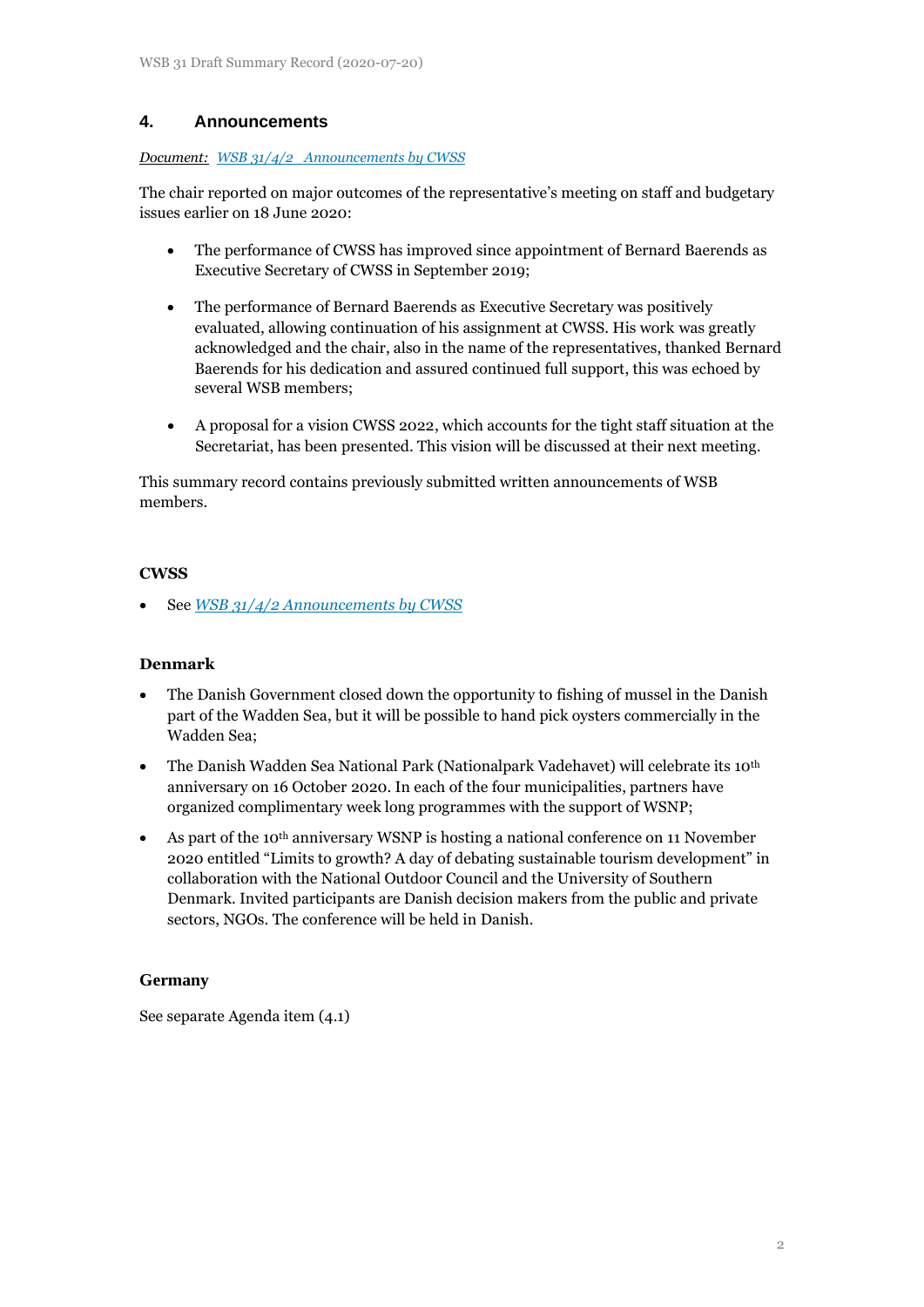### **Netherlands**

- The new Dutch Wadden Sea Management Authority at the Ministry of Agriculture, Nature and Food Quality has started on 2 March 2020, with Christine Wijshake and Dr Marre Walter appointed as Board and Management Director, respectively;
- The Dutch Safety Board is expected to publish its report about the MSC Zoe incident in the summer of 2020. The Ministry of Infrastructure and Watermanagement will respond to the report in autumn. The ministry will take into account the results of the investigation into the lashing of the containers in Rotterdam harbour and the results of the risk analysis of the loss of containers in the North Sea. When the investigation of the the Dutch Safety Board is completed the Dutch Minister of infrastructure and Watermanagement will consult with the German authorities with the aim to propose to the international maritime organization to limit the use of the southern route. Pending this process the Dutch delegation would like to discuss with the members of the WSB the possibility of sustaining actions from the trilateral cooperation;
- The Ministry of Infrastructure and Watermanagement is investigating the ecological effects of the incident with the MSC Zoe. There is some delay due to the Covid-19 crisis. We expect the result at the end of 2020. The ministry of Agriculture, Nature and Foodquality has completed its investigations into the effects on shellfish and seals. The reports show that no significant impact on these species could be found;
- During the investigation of the Dutch safety Board, the Dutch coast guard advises ships over 300 meters long and 4 meters wide to take the northern shipping route above the Dutch Wadden islands when encountering wave heights of 5 meters or more.
- The OOCL Rauma, which took the southern route lost seven containers last February. This ship is smaller than 300 meters. It did not carry hazardous substances. The containers and their contents have been salvaged as much as was possible.
- Claims for damage and possible damage in the future: the final offer of MSC is being discussed by the site management organizations, like municipalities, NGO's, Water boards and the State. The offer is also being discussed by the protection and indemnity associations, mainly insurers, which are involved;
- The Marine Resources Group of the North Sea Commission has issued a declaration on safe cargo shipping (June 2020). The declaration points to the importance of reducing the number of containers lost overboard each year and to mitigate their environmental impact, including on coastal communities and establish environmental liability and ensure that the polluter pays for the costs of clean up,
- Tineke Schokker reported that the Dutch Seal Management Agreement has been signed by all involved parties after two years of intensive discussion;
- Tineke Schokker informed that COVID-19 has a serious impact on the economy of the islands.

### **Nature NGOs**

No announcements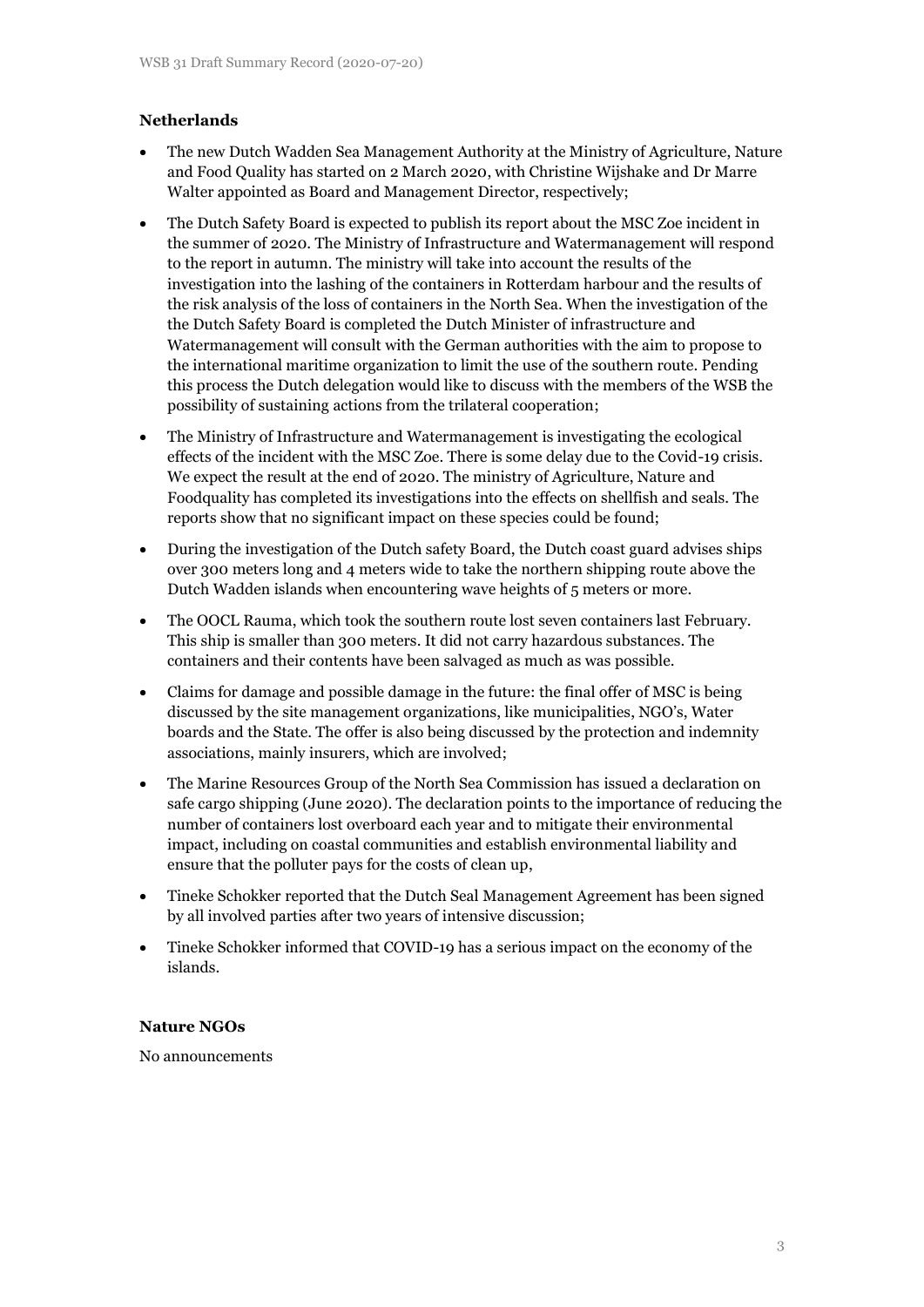## **Wadden Sea Forum**

Manfred Vollmer reported his retirement by end of July 2020. From first of August, his successor Frank Ahlhorn will continue. He thanked the TWSC for cooperation, for trust and for pleasant company.

The chair and WSB thanked Manfred Vollmer for his dedication and work for the TWSC, and for the constructive and helpful cooperation which contributed to making the WSF a good working partner of the WSB.

The WSB **noted** the information.

### **4.1 International Scientific Wadden Sea Symposium 2021**

*Document: [WSB 31/4/1 International Scientific Wadden Sea Symposium 2021](https://www.waddensea-worldheritage.org/system/files/WSB-31-4-1-ISWSS.pdf)*

The chair thanked Schleswig-Holstein for organising and hosting the 15<sup>th</sup> International Scientific Wadden Sea Symposium (ISWSS). Invitation letters will be sent out after this meeting.

Vera Knoke invited the WSB to support and contribute to the ISWSS at all levels and asked for proposals for keynote speakers, moderators and rapporteurs, especially via the respective working groups.

Denmark suggested Prof. Susanne Becken, Griffith University & Principal Research Scientist, Department of Conservation NZ. and/or IKI (International Climate Initiative) as keynote speaker.

The WSB **thanked** Schleswig-Holstein and **noted** the information.

## **5. Implementation Leeuwarden Declaration**

### **5.1 Wadden Sea World Heritage**

#### 5.1.1 Progress report TG-WH

*Document: [WSB 31/5.1/1 Progress report TG-WH](https://waddensea-worldheritage.org/system/files/WSB-31-5-1-1-tg%20wh%20progress%20report.pdf)*

The chair invited comments on the progress report of the Task Group World Heritage (TG-WH).

### The WSB **noted** the information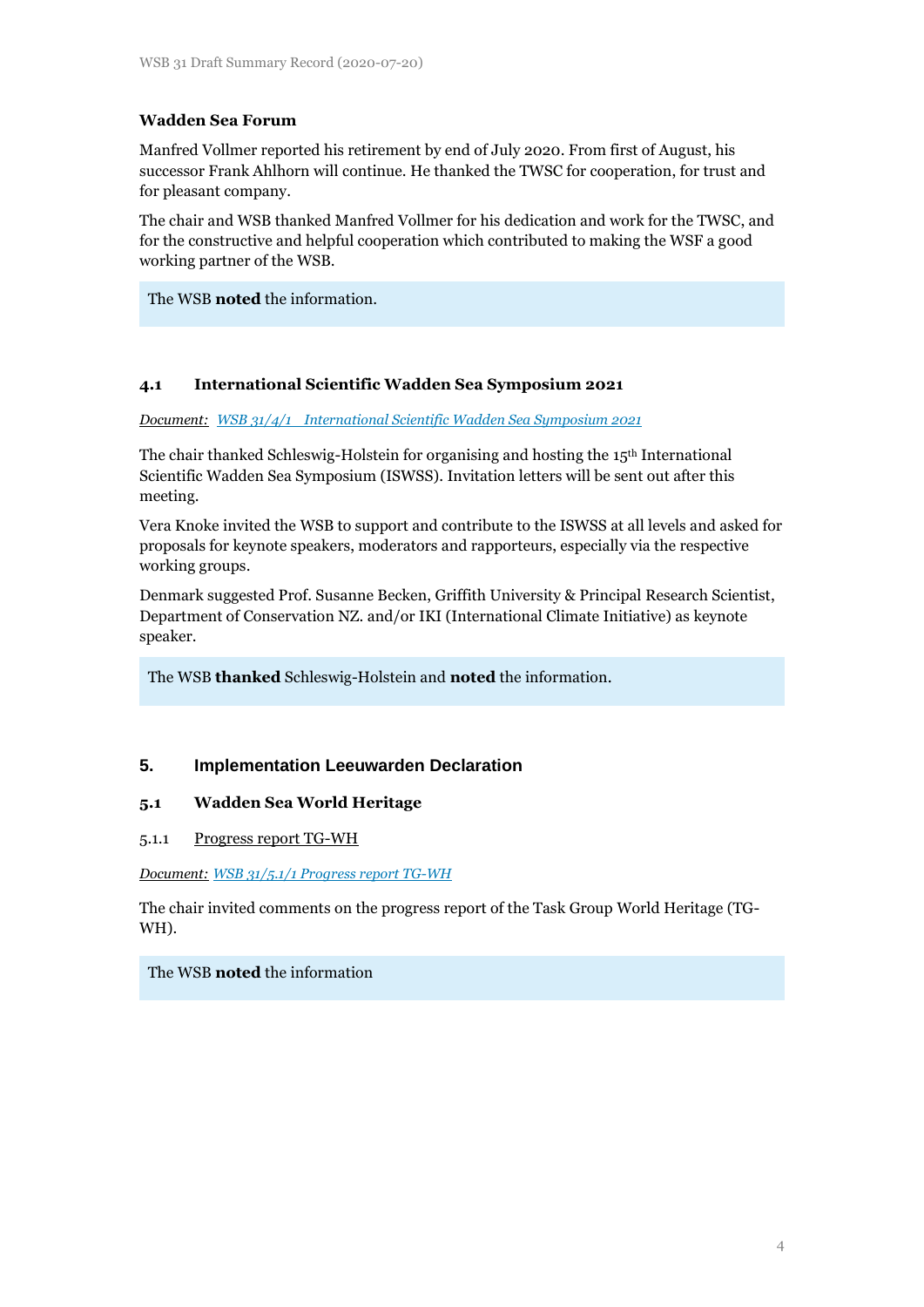### 5.1.2 Development of the Single Integrated Management Plan

*Document: WSB 31/5.1/2 [Status Report SIMP](https://waddensea-worldheritage.org/system/files/WSB-31-5-1-2-SIMP%20status%20report_0.pdf)*

The chair shortly introduced two items for decision under this agenda item:

1) The following status statement for the Single Integrated Management Plan (SIMP):

"*The single integrated management plan for the Wadden Sea World Heritage is a political agreement of the Trilateral Wadden Sea Cooperation (TWSC), meaning it is a legally nonbinding document of common political interest.* 

*Existing policy documents and legally binding instruments at the trilateral, regional, national, or local level are not altered or affected by the SIMP.* 

*The recommendations presented in the SIMP which are derived from the process of developing the key topics are to be implemented by the three countries in cooperation, and individually, by the competent authorities on the basis of existing legislation and through the participation of interest groups*."

2) Proposal to publish relevant background information gathered in the process of developing the SIMP in an online microsite under the CWSS website in addition to publishing the concise stand-alone SIMP-document.

The WSB **noted** the progress report on the SIMP and **endorsed** the 1) SIMP status statement and 2) the publishing proposal as outlined in the document.

### 5.1.3 PROWAD LINK Progress Report

*Document: WSB 31/5.1/3 [PROWAD LINK Progress Report](https://waddensea-worldheritage.org/system/files/WSB-31-5-1-3-prowad-link%20progress%20report.pdf)*

Harald Marencic (CWSS, project leader of this Interreg project) introduced the PROWAD Link project with the presentation "Benefits by linking sustainable growth with nature protection".

The WSB **noted** the information and **approved** a budget neutral extension of the project for nine months (until 31 May 2022).

### 5.1.4 Trilateral Wadden Sea World Heritage Foundation

*Document: [WSB 31/5.1/4 Trilateral Wadden Sea World Heritage Foundation\\_DE-proposal](https://waddensea-worldheritage.org/system/files/WSB-31-5-1-4-Trilateral%20Wadden%20Sea%20World%20Heritage%20Foundation_DE-proposal.pdf)*

The chair thanked Germany for the draft and invited the WSB to comment or send amendments also after this meeting within four weeks time. Ilka Wagner stressed the importance to keep the timeline and Bernard Baerends suggested CWSS to be focal point for now to collect suggestions and comments. Suggestions for members of the proposed ad hoc Working Group should be sent to CWSS also within four weeks (mid July 2020).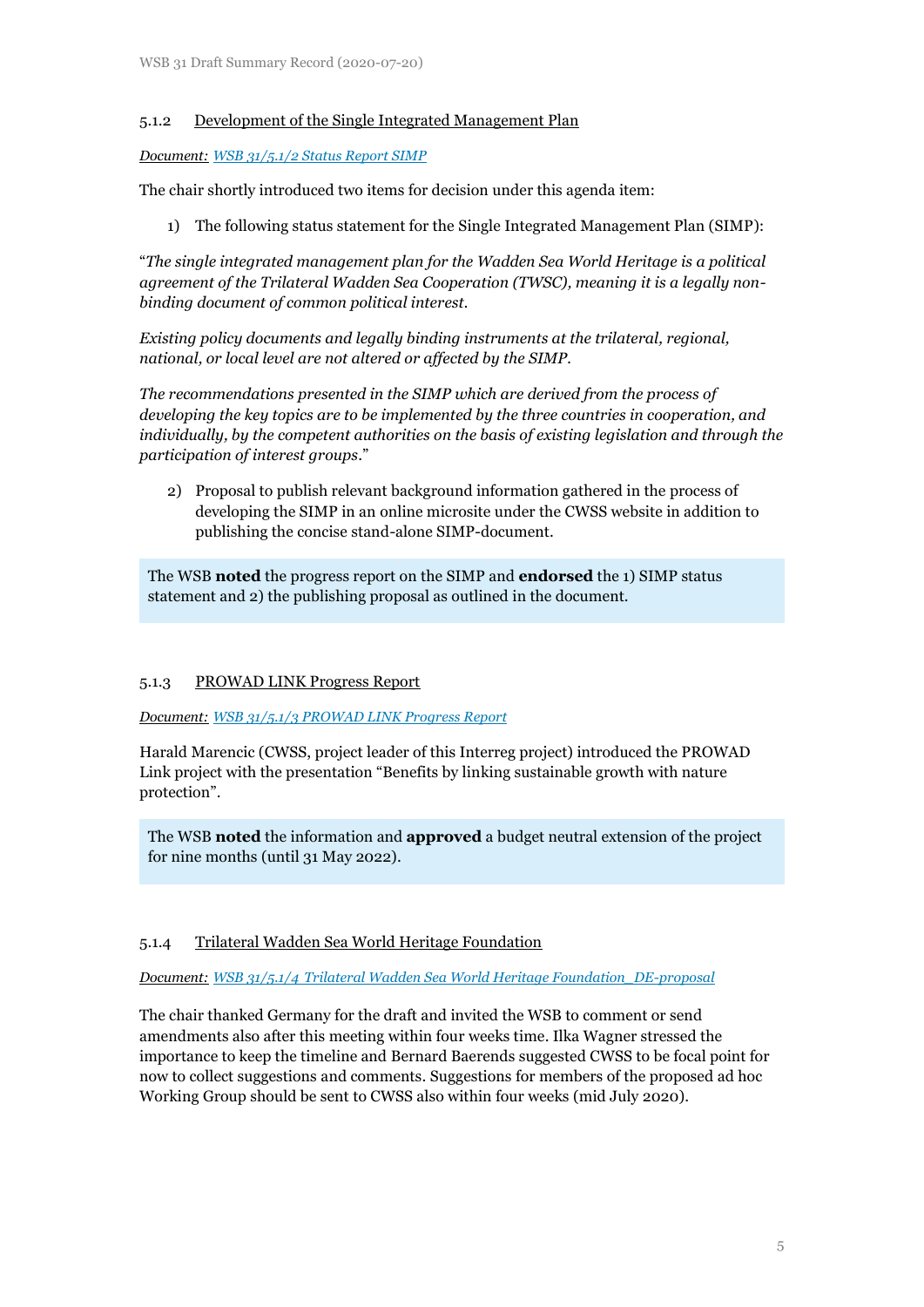Anne-Marie Rasmussen thanked Germany for preparation and expressed Danish support. To guide this work, the objectives should be formulated more precisely and linked to the trilateral research priorities.

Ingelore Hering thanked Denmark for their support and the Netherlands for the groundwork on a trilateral Foundation, which is now basis to the German proposal. She expressed her willingness to set-up a working group. Ilka Wagner underlined that this work is considered one of the key deliverables within the German presidency and should generate added value and become a true support for the trilateral cooperation.

Hans-Ulrich Rösner welcomes the establishment of a trilateral foundation, but reminded on open questions regarding financing of the foundation, including from governments.

The WSB **thanked** Germany for the initiative and **endorsed** establishment of an ad hoc working group that will, by WSB 33, submit proposals for the foundation statutes, the endowment transaction, financing and procedure in the starting phase and for business operations.

The WSB **tasked** CWSS for supporting the preparatory work with the option of using external advisory services (e.g., for legal support) and engaging such services if appropriate

### **5.2 Nature conservation and integrated ecosystem management**

### 5.2.1 Progress Report TG-M

*Document: [WSB 31/5.2/1 Report TG-M](https://waddensea-worldheritage.org/system/files/WSB-31-5-2-1-tg%20m%20progress%20report.pdf)*

The chair invited participants to endorse the working approach on sustainable fisheries:

1) Update and completion of fishery inventory

2) Status and recommendations for principles of a Framework for Sustainable Fisheries (Annex 3 Tønder Declaration)

Product 1: Inventory on fishery activities in the Wadden Sea Conservation Area.

Product 2: Document with status and recommendations for principles of the Framework for Sustainable Fisheries (Annex 3 Tønder Declaration), including analysis how existing legislative framework, regulations, agreements and initiatives support the Framework for Sustainable Fisheries.

Both products will also serve as basis for the key topic 'sustainable fisheries' in the Single Integrated Management Plan (SIMP)

The WSB **noted** the information and **endorsed** the working approach sustainable fisheries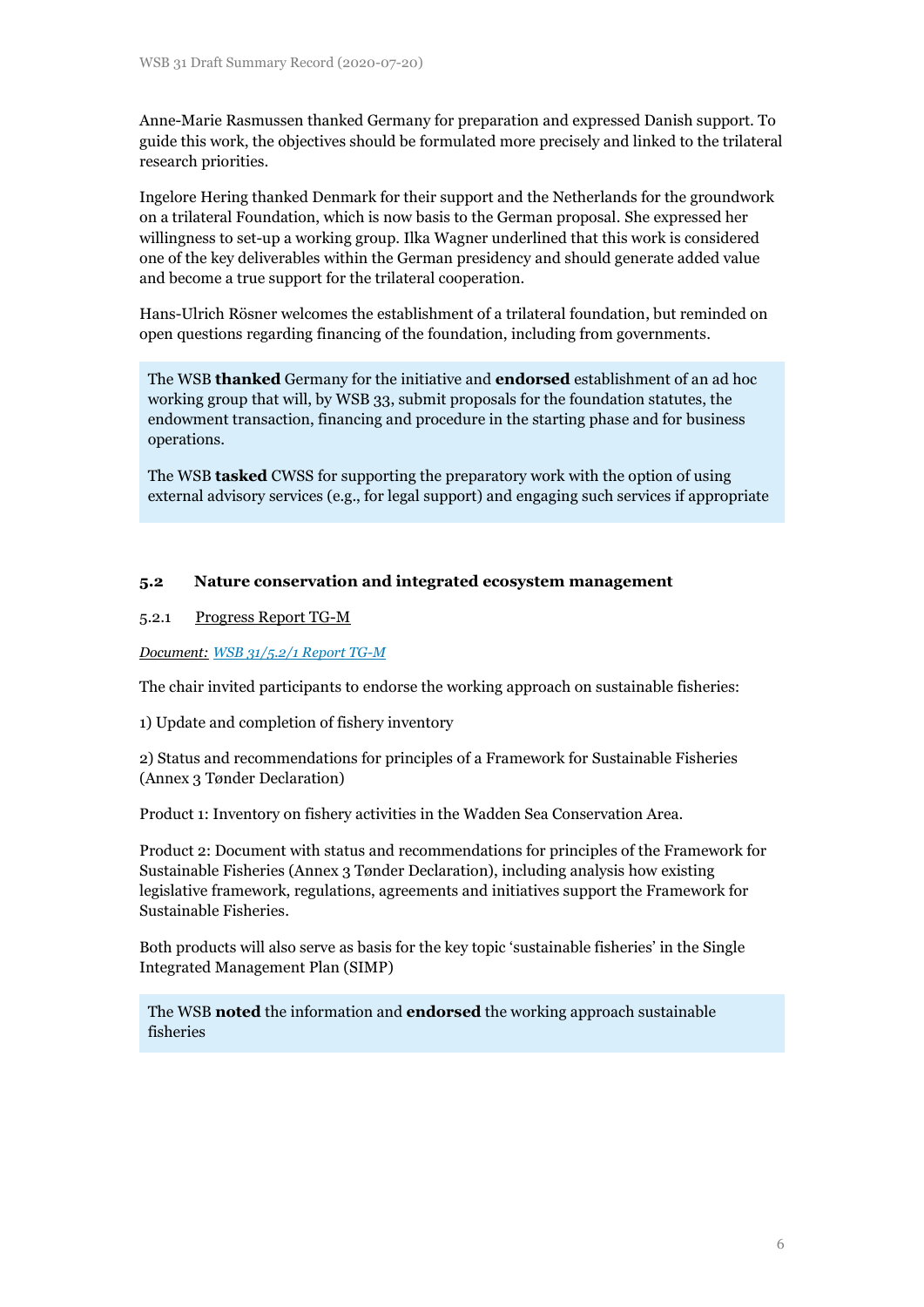### 5.2.2 Wadden Sea Flyway Initiative

#### *Document: [WSB 31/5.2/2 WSFI IKI Project Outline Application](https://waddensea-worldheritage.org/system/files/WSB-31-5-2-2-WSFI%20IKI%20project%20outline%20application.pdf)*

The chair reported on the application of the WSFI on a project under the German BMU-IKI (International Climate Initiative) Programme under the lead of CWSS. She further reported that on agreement with the Russian representative, the planned Wadden Sea Flyway Initiative (WSFI) Arctic workshop in Yamal in November 2020 will be postponed. Reasons are the uncertainties in the course of the Covid-19 pandemic in Russia and other countries

Members expressed their best wishes on a positive evaluation of the proposal in this first stage.

The WSB **noted** the information on the status of the WSFI IKI proposal.

## **5.3 Climate**

#### *Document: [WSB 31/5.3 Progress in Climate Vulnerability Index \(CVI\) project](https://waddensea-worldheritage.org/system/files/WSB-31-5-3rev%20climate-vulnerability-index.pdf)*

The chair reported on the progress in the Climate Vulnerability Index (CVI) project. With the envisaged workshop report "Climate Vulnerability Index (CVI) at UNESCO Wadden Sea - Phase 1: Outstanding Universal Value Vulnerability", which will contain results and recommendations, the project will be successfully completed.

Mieke Attema acknowledged the progress made in the CVI project and supports a continuation with phase 2: community vulnerability, which is the final phase of the CVI methodology. She offered financial support for the second phase of the CVI.

Janne Liburd proposed to extend the assessment from vulnerability to capacity and to include resourcefulness of communities.

Hans-Ulrich Rösner supports continuation with the CVI method, if the capacity of CWSS allows. Julia Busch (CWSS) reported that basic financial and personal resources were already planned for a second phase of the CVI in 2020. She stressed the relevance of the community vulnerability assessment with respect to the impact of climate change on key management topics of the SIMP. Barbara Engels supported the SIMP relevance of phase 2 of the CVI.

Manfred Vollmer is in favour of this second phase and offered to provide network and resources for implementation.

The WSB **acknowledged** the successful work and **generally supported** the second phase of the CVI on community vulnerability.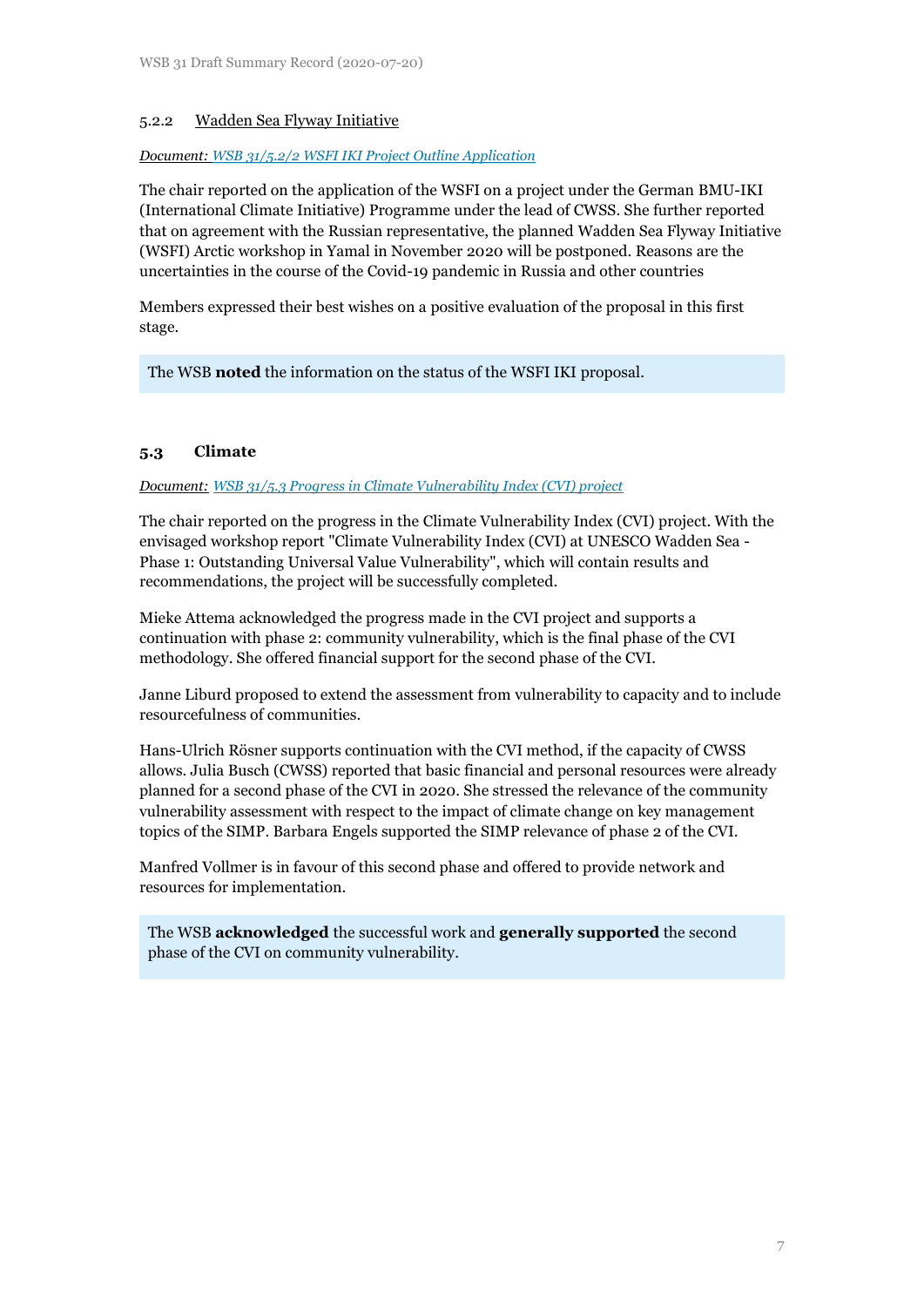### **5.4 Trilateral monitoring and assessment programme**

### 5.4.1 TG-MA progress report

#### *Document: [WSB 31/5.4/1 TG-MA Progress Report](https://www.waddensea-worldheritage.org/system/files/WSB-31-5-4-1-TG-MA%20Report.pdf)*

The chair introduced the Task Group Monitoring and Assessment (TG-MA) progress report and gave reasons for skipping the Quality Status Report (QSR) synthesis report from 2017. She also pointed towards the note of the TG-MA chair Adi Kellermann regards missing but indispensable contributions from RWS colleagues in TG-MA. In response, Mieke Attema regretted the delay and informed that RWS is working toward securing RWS representation in the group. Ilka Wagner thanked for this statement and offered support if needed.

The WSB **noted** the information and **endorsed** the proposal to skip the QSR 2017 synthesis report.

#### 5.4.2 Quality Status Report

*Document: [WSB 31/5.4/2 QSR Proposal by TG-MA](https://www.waddensea-worldheritage.org/system/files/WSB-31-5-4-1-TG-MA%20Report.pdf)* 

The chair invited participants to comment on the approach for future Quality Status Report (QSR) processes.

Martin Petersen commented that Denmark can basically endorse the proposal but stressed the need for streamlining data handling for a successful QSR.

Peter van Velzen from the Netherlands supported the approach of having yearly thematic reports.

Germany expressed support to this proposal but requested a clear concept for a QSR in general, QSR thematic reports and synthesis report, stressing the importance of the QSR as a product.

The WSB **endorsed** the general approach on future QSR processes and **instructed** TG-MA to develop a clear concept for thematic reports and synthesis reports of the QSR, as well as for data handling.

### **5.5 Science cooperation**

*Document: [WSB 31/5.5/1 Science Cooperation TRA-RMC Progress Report,](https://waddensea-worldheritage.org/system/files/WSB-31-5-5-2-TPC-WSR%20ToR.pdf) WSB 31/5.5/2 TPC-[WSR ToR,](https://waddensea-worldheritage.org/system/files/WSB-31-5-5-2-TPC-WSR%20ToR.pdf) WSB 31/5.5/3 TPC-WS[R chairs](https://www.waddensea-worldheritage.org/system/files/WSB-31-5-5-3-Science%20Cooperation%20Nominees%20TPC-WSR.pdf) and members*

### **Progress report TRA-RMC; TPC WSR ToR and members**

The chair reported that the process of nomination of participants for the Trilateral Programming Committee – Wadden Sea Research (TPC WSR) is nearly completed. Peter van Velzen acknowledged the progress made and will provide one pending Dutch member as soon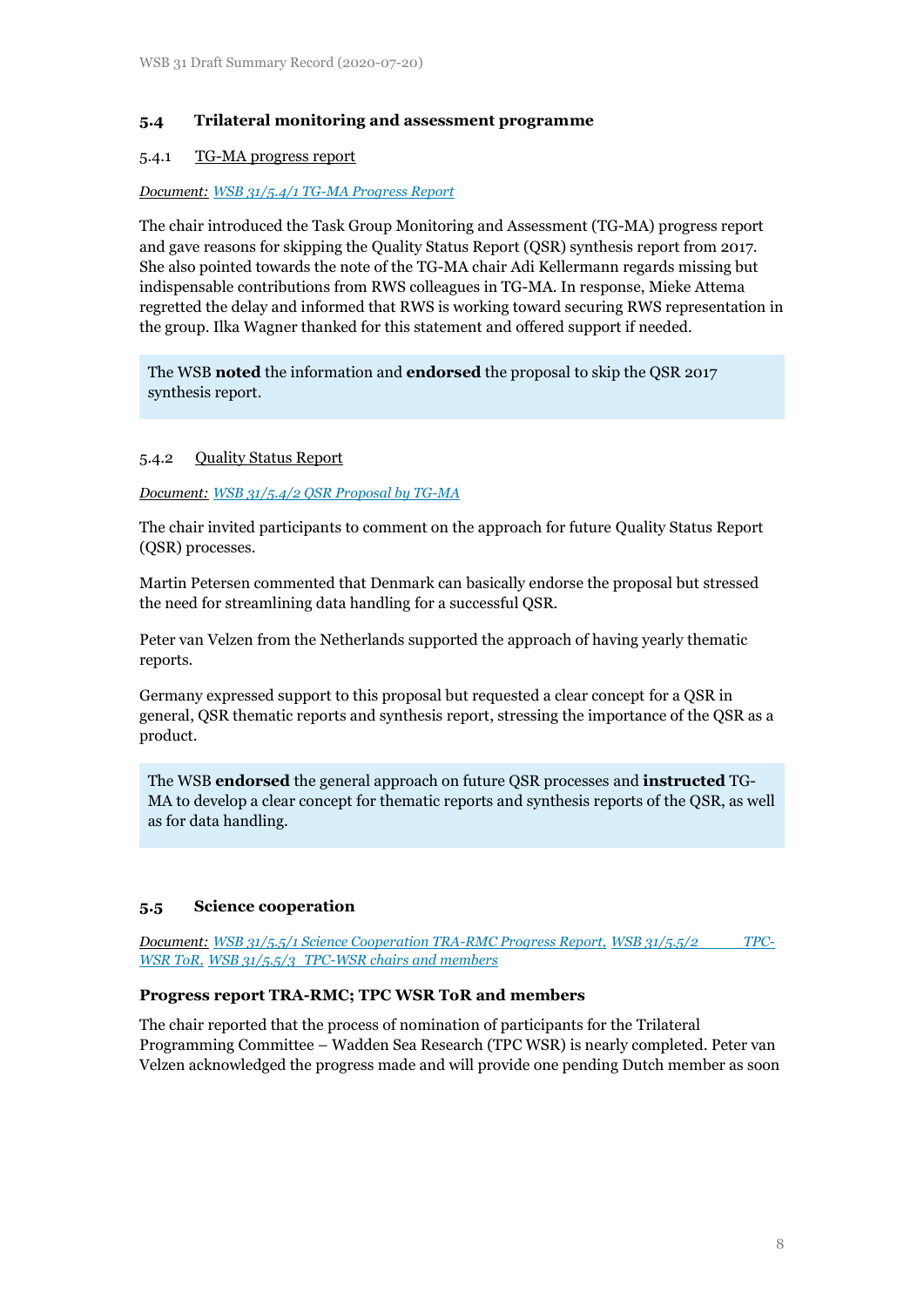as possible. The Executive Secretary reminded to keep the timing, as the first meeting of TPC-WSR group is scheduled on 15 September 2020.

Karin Lochte reminded that a chair for this group is needed, which should also be linked to the ISWSS (compare 4.1). Germany will report on this within the upcoming two weeks.

The WSB **noted** the information and **adopted** the ToR of the Trilateral Programming Committee on Wadden Sea Research.

The WSB **agreed** with the member proposals of the TPC – WSR and will provide nominations for missing members and a chair in the next two weeks.

### **Wadden Sea research prioritisation, first approach**

The chair reported on a first approach of research prioritisation, which is based on recommendations of the QSR 2017 thematic reports, as well as on the TRA.

Peter van Veltzen informed that the Netherlands are working with the national organisation for scientific research whether they can provide a future call which supports TRA. Ms Lochte added that the German Federal Ministry of Education and Research - BMBF may develop a matching call on Wadden Sea Research within the current German Marine Research Programme MARE:N. For a trilateral approach, it would be highly appreciated and advantageous, if also Denmark would join and engage.

Vera Knoke agreed with the chair, that the first approach on prioritisation may serve as a basis and stressed the need to further discuss the content in the future Trilateral Programming Committee.

The WSB **noted** the 1st approach on Wadden Sea research prioritisation.

### **5.6 Communication and education**

#### *Document: [WSB 31/5.6 Cooperation with Oris](https://waddensea-worldheritage.org/system/files/WSB-31-5-6-Cooperation%20with%20Oris.pdf)*

Sven Mostögl, Oris watch company, joined for this agenda item and gave a presentation on a possible cooperation of CWSS with ORIS. One new feature of the watch would be a display of lunar phases, which would allow a connection with the Wadden Sea tides.

The chair thanked for the presentation of this unusual but very valuable proposal.

Ilka Wagner stressed that this initiative with a private partner touches new ground. She inquired how the Wadden Sea would be connected with the watch and requested that it has to fulfil TWSC ambitions on sustainability. Sven Mostögl informed that the name of the Watch (preliminarily named "Dat Watt") and a symbol connected to the Wadden Sea would be situated at the back of the watch.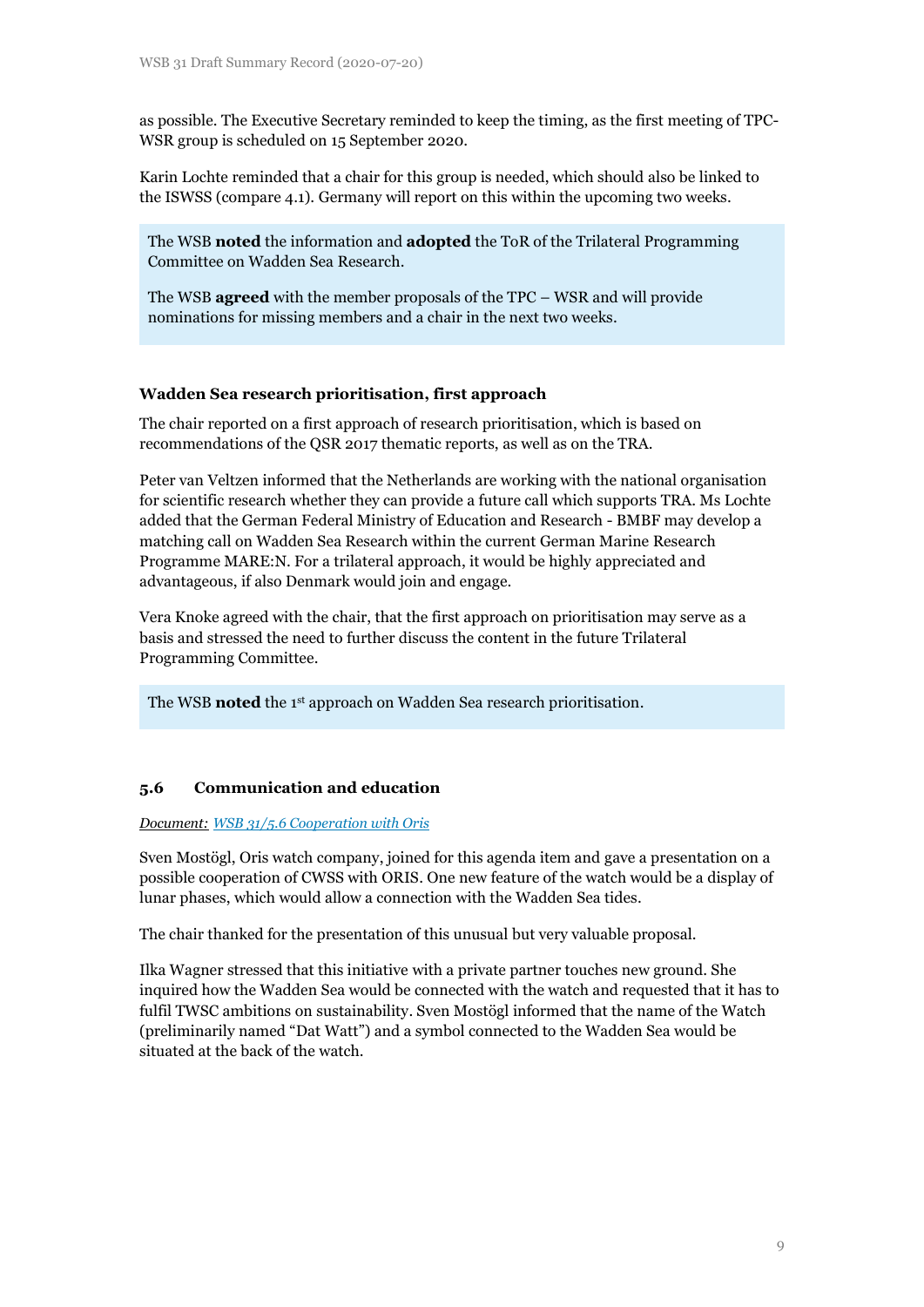Janne Liburd inquired, if a possibly longer-term business model involving the Wadden Sea has been developed. Sven Mostögl stressed the benefits of creating global awareness and that a long- term partnership agreement would need to be discussed.

The chair underlined the connection to the Partnership Hub in building long-term partnerships on themes of importance for the Wadden Sea nature and people.

Anne-Marie Rasmussen suggested discussing such engagements in general at WSB32. Hans-Ulrich Rösner reminded that a background check on sustainability (successfully done for Oris as outlined in WSB 31/5.6 Cooperation with Oris) should always be part of the process.

Peter van Velzen underlined the need to have a close look at the critical points given, but supported this collaboration and welcomed it as a good start and logic step in the Partnership Hub development.

The WSB **thanked** for the presentation and **endorsed** CWSS to negotiate a cooperation agreement with "Oris" and pursue the cooperation.

## **6. Wadden Sea World Heritage Partnership Hub/Center**

#### *Document: [WSB 31/6 OPteamPH Progress Report](https://waddensea-worldheritage.org/system/files/WSB-31-6-OPteamPH_progress_report.pdf)*

Bernard Baerends summarised that the COVID 19 pandemic caused delay in the progress. Still, the open position for a Partnership Hub project officer has received 38 applications, with interviews scheduled to 11 and 19 June 2020.

The WSB **noted** the information and tasked CWSS in close collaboration with the OPteamPH to prepare an application to register the "Trilateral Partnership in support of the Wadden Sea World Heritage" on the UN's global registry of multi-stakeholder partnerships made in support of sustainable development for approval at WSB 32.

## **7. Wadden Sea Board Advisors: Wadden Sea Forum; Wadden Sea Team**

### **7.1 Wadden Sea Forum (WSF) – Progress report**

*Document: [WSB 31/7.1 Wadden Sea Forum Progress Report](https://www.waddensea-worldheritage.org/system/files/WSB-31-7-2-Outline_Shipping_project_WSTeam.pdf)*

Manfred Vollmer added to the written information in the WSF progress report that the project proposal "Clarence" on a climate resilient city did not succeed in an EU Horizon 2020 call.

Two proposals (Prevention of crisis and tourism, work environment and digital infrastructure) are envisaged under "Kommunen Innovativ".

The WSB **noted** the information.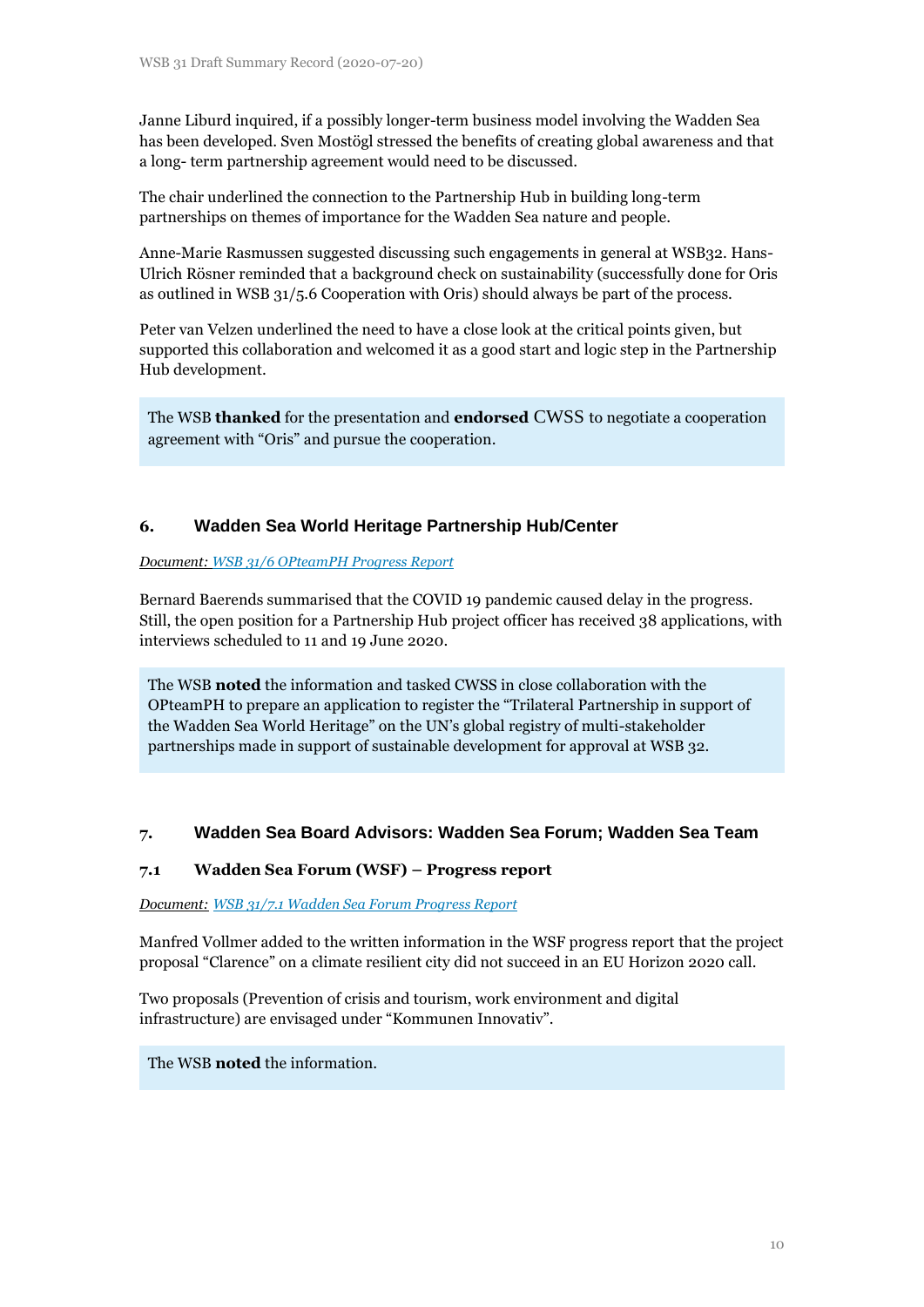## **7.2 Wadden Sea Team (WST) – Outline**

*Documents: [WSB 31/7.2 Outline Shipping project WSTeam](https://www.waddensea-worldheritage.org/system/files/WSB-31-7-2-Outline_Shipping_project_WSTeam.pdf)*

Hans-Ulrich Rösner reported on the proposal on climate friendly shipping and Particularly Sensitive Sea Areas (PSSA), under lead of Bettina Taylor (BUND). This initiative should be linked to the round table shipping organized by WSF (compare 7.1). He requested advice on the outline of the project and encouragement of WSB to continue planning.

The Chair thanked both WST and WSF. Mieke Attema offered full support from the Netherlands to the proposal.

The WSF supported all three tasks mentioned in the WST project outline and confirmed a relation of the proposal to the planned round table shipping, but reminded that the round table concentrates on shipping safety.

Hans-Ulrich Rösner invited the WSB to approach the coordinator of the process, Bettina Taylor, directly with comments or suggestions, if applicable.

The WSB **noted** the information and **supported** the project outline in general.

## **8. Next meeting**

Following an invitation by Denmark (originally for WSB 31), the WSB 32 meeting will be held in Esbjerg Denmark on 19 November 2020. Denmark is looking forward to welcoming the WSB.

CWSS will come forward with a proposal on the order of upcoming meeting hosts, as the original schedule has been changed, due to this online meeting.

In connection with WSB 32, a farewell for Christiane Paulus, Hubertus Hebbelmann, Christian Rieper, Jaap Verhulst and Manfred Vollmer may be organised.

## **9. Closing**

The chair closed the meeting at 16:15 on 18 June 2020 and thanked participants for their patience, discipline, and contributions to this meeting.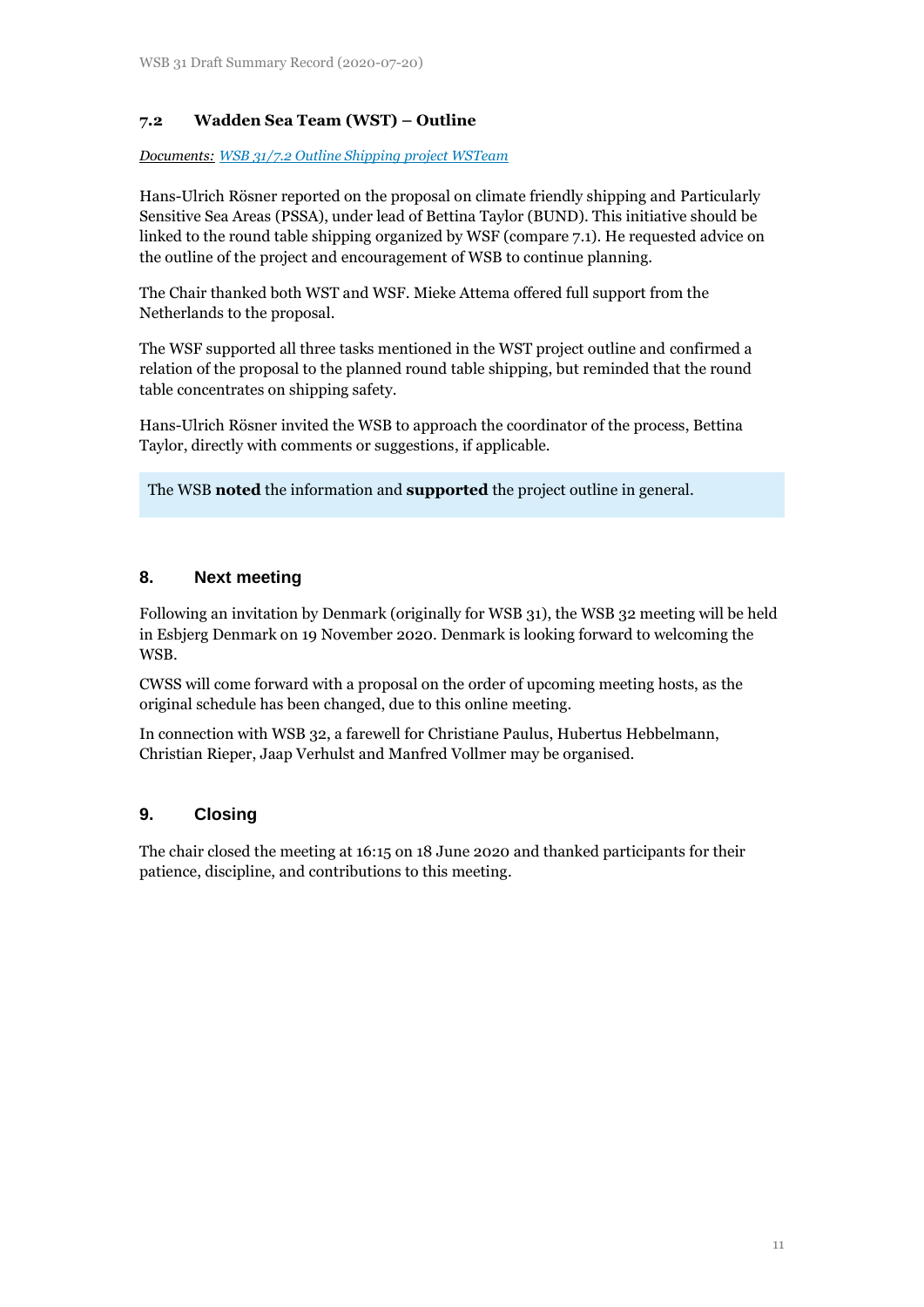## **ANNEX 1: List of participants**

# LIST OF PARTICIPANTS

# **31st Meeting of the Wadden Sea Board (WSB 31)**

18 June 2020 Online meeting



| <b>Chair</b>                                      |                                                   |  |  |  |  |
|---------------------------------------------------|---------------------------------------------------|--|--|--|--|
| Prof. Karin Lochte                                |                                                   |  |  |  |  |
| Deutsche Allianz Meeresforschung                  |                                                   |  |  |  |  |
| co. GEOMAR Helmholtz-Zentrum für                  |                                                   |  |  |  |  |
| Ozeanforschung                                    |                                                   |  |  |  |  |
| Wischhofstr. 1-3                                  |                                                   |  |  |  |  |
| D-24148 Kiel                                      |                                                   |  |  |  |  |
| Mobile: +49 170 9184620                           |                                                   |  |  |  |  |
| E-Mail: Lochte@deutsche-meeresforschung.de        |                                                   |  |  |  |  |
| <b>Denmark</b>                                    |                                                   |  |  |  |  |
| <b>Ms Anne-Marie Vægter Rasmussen</b>             | <b>Mr Martin Petersen</b>                         |  |  |  |  |
| Ministry of Environment and Food of Denmark       | Head of Department,                               |  |  |  |  |
| <b>Environmental Protection Agency</b>            | Ministry of the Environment and Food,             |  |  |  |  |
| Tolderlundsvej 5                                  | Environmental Protection Agency,                  |  |  |  |  |
| 5000 Odense C                                     | Skovridervej 3,                                   |  |  |  |  |
| Phone: +45 72 54 47 22                            | DK - 6510 Gram                                    |  |  |  |  |
| Mobile: +45 21 78 28 01                           | Phone: +45 2078 2279                              |  |  |  |  |
| E-Mail: anvra@mst.dk                              | E-Mail: mpete@mst.dk                              |  |  |  |  |
| <b>Ms Janne Liburd</b>                            | <b>Ms Christina Egsvang Føns</b>                  |  |  |  |  |
| Professor, D.Phil., PhD, Department of Design and | <b>Environmental Executive</b>                    |  |  |  |  |
| Communication, Director, Centre for Tourism,      | Esbjerg Kommune                                   |  |  |  |  |
| <b>Innovation and Culture</b>                     | Torvegade 74<br>DK-6700 Esbjerg                   |  |  |  |  |
| Universitetsparken 1, DK-6000 Kolding             | Phone: +45 76161399                               |  |  |  |  |
| Phone: +45 6550 1576                              | Mobile: +45 20473563                              |  |  |  |  |
| Mobile: +45 2813 9918                             | E-Mail: chfns@esbjergkommune.dk                   |  |  |  |  |
| E-Mail: liburd@sdu.dk                             |                                                   |  |  |  |  |
| <b>Germany</b>                                    |                                                   |  |  |  |  |
| <b>Ms Ilka Wagner</b>                             | <b>Ms Vera Knoke</b>                              |  |  |  |  |
| Head of Division Marine Nature Conservation       | Ministry of Energy, Agriculture, the Environment, |  |  |  |  |
| Federal Ministry for the Environment, Nature      | Nature and Digitalization Schleswig-Holstein,     |  |  |  |  |
| Conservation and Nuclear Safety, Germany          | Mercatorstrasse 3                                 |  |  |  |  |
| Köthener Strasse 2-3                              | D - 24106 Kiel                                    |  |  |  |  |
| D-10963 Berlin                                    | Phone: +49 (0) 431-988 7288                       |  |  |  |  |
| Phone: +49 30 18 305 2780                         | Fax: +49 (0) 431 988 615 7288                     |  |  |  |  |
| Mobile: +49 173 276 3460                          | E-Mail: vera.knoke@melund.landsh.de               |  |  |  |  |
| E-Mail: <i>ilka.wagner@bmu.bund.de</i>            |                                                   |  |  |  |  |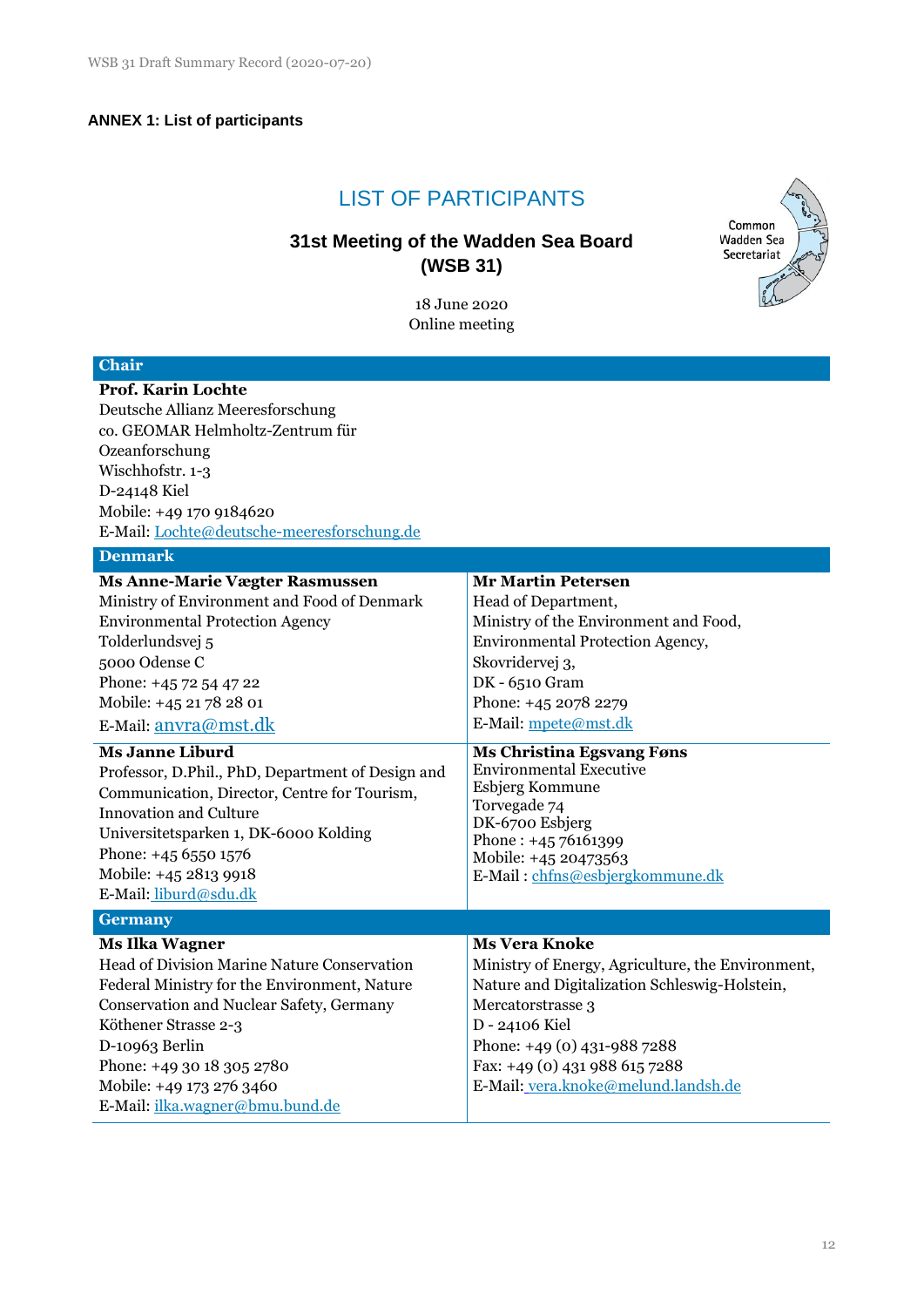| Ministry for Environment, Energy, Building and<br>Environmental authority of the free Hanseatic city<br><b>Climate Protection of Lower Saxony</b><br>of Hamburg (BUE),<br>Archivstraße 2<br>National Park Administration Hamburg<br>D-30169 Hannover<br>Neuenfelder Str. 19<br>D-21109 Hamburg<br>Phone: +49 511 120 3338<br>E-mail:<br>Phone: $+4940428403392$<br>Mobile: +49 178 860 2827<br>ingelore.hering@mu.niedersachsen.de<br>E-Mail: klaus.janke@bue.hamburg.de<br><b>Netherlands</b><br><b>Ms Mieke Attema</b><br><b>Mr Peter van Velzen</b><br>Manager Nature and Water at Ministry of<br>Ministry of Infrastructure and Watermanagement,<br>Rijkswaterstaat Noord Nederland<br>Agriculture, Nature and Food Quality<br>Directeur NetwerkmanagementZuidersingel 3<br>PO Box 20401<br>NL-2500 EK Den Haag<br>8911 AV Leeuwarden/ Postbus 22<br>Mobile: +31 (6) 38825063<br>NL - 3500 GE Utrecht |  |
|-----------------------------------------------------------------------------------------------------------------------------------------------------------------------------------------------------------------------------------------------------------------------------------------------------------------------------------------------------------------------------------------------------------------------------------------------------------------------------------------------------------------------------------------------------------------------------------------------------------------------------------------------------------------------------------------------------------------------------------------------------------------------------------------------------------------------------------------------------------------------------------------------------------|--|
|                                                                                                                                                                                                                                                                                                                                                                                                                                                                                                                                                                                                                                                                                                                                                                                                                                                                                                           |  |
|                                                                                                                                                                                                                                                                                                                                                                                                                                                                                                                                                                                                                                                                                                                                                                                                                                                                                                           |  |
|                                                                                                                                                                                                                                                                                                                                                                                                                                                                                                                                                                                                                                                                                                                                                                                                                                                                                                           |  |
|                                                                                                                                                                                                                                                                                                                                                                                                                                                                                                                                                                                                                                                                                                                                                                                                                                                                                                           |  |
|                                                                                                                                                                                                                                                                                                                                                                                                                                                                                                                                                                                                                                                                                                                                                                                                                                                                                                           |  |
|                                                                                                                                                                                                                                                                                                                                                                                                                                                                                                                                                                                                                                                                                                                                                                                                                                                                                                           |  |
|                                                                                                                                                                                                                                                                                                                                                                                                                                                                                                                                                                                                                                                                                                                                                                                                                                                                                                           |  |
|                                                                                                                                                                                                                                                                                                                                                                                                                                                                                                                                                                                                                                                                                                                                                                                                                                                                                                           |  |
|                                                                                                                                                                                                                                                                                                                                                                                                                                                                                                                                                                                                                                                                                                                                                                                                                                                                                                           |  |
|                                                                                                                                                                                                                                                                                                                                                                                                                                                                                                                                                                                                                                                                                                                                                                                                                                                                                                           |  |
|                                                                                                                                                                                                                                                                                                                                                                                                                                                                                                                                                                                                                                                                                                                                                                                                                                                                                                           |  |
|                                                                                                                                                                                                                                                                                                                                                                                                                                                                                                                                                                                                                                                                                                                                                                                                                                                                                                           |  |
|                                                                                                                                                                                                                                                                                                                                                                                                                                                                                                                                                                                                                                                                                                                                                                                                                                                                                                           |  |
|                                                                                                                                                                                                                                                                                                                                                                                                                                                                                                                                                                                                                                                                                                                                                                                                                                                                                                           |  |
|                                                                                                                                                                                                                                                                                                                                                                                                                                                                                                                                                                                                                                                                                                                                                                                                                                                                                                           |  |
| Phone: $+31(0)650419423$<br>E-Mail: p.a.a.vanvelzen@minlnv.nl                                                                                                                                                                                                                                                                                                                                                                                                                                                                                                                                                                                                                                                                                                                                                                                                                                             |  |
| E-Mail: mieke.attema@rws.nl                                                                                                                                                                                                                                                                                                                                                                                                                                                                                                                                                                                                                                                                                                                                                                                                                                                                               |  |
|                                                                                                                                                                                                                                                                                                                                                                                                                                                                                                                                                                                                                                                                                                                                                                                                                                                                                                           |  |
| Mr. Henk Staghouwer<br><b>Ms Tineke Schokker-Strampel</b>                                                                                                                                                                                                                                                                                                                                                                                                                                                                                                                                                                                                                                                                                                                                                                                                                                                 |  |
| Deputy Agriculture and Fishery,<br>Mayor of Vlieland                                                                                                                                                                                                                                                                                                                                                                                                                                                                                                                                                                                                                                                                                                                                                                                                                                                      |  |
| Landscape and Nature<br>Gemeente Vlieland                                                                                                                                                                                                                                                                                                                                                                                                                                                                                                                                                                                                                                                                                                                                                                                                                                                                 |  |
| Province of Groningen<br>NL-Dorpstraat 127                                                                                                                                                                                                                                                                                                                                                                                                                                                                                                                                                                                                                                                                                                                                                                                                                                                                |  |
| Postbus 610<br>Phone: +31-6-50650733                                                                                                                                                                                                                                                                                                                                                                                                                                                                                                                                                                                                                                                                                                                                                                                                                                                                      |  |
| E-Mail: c.schokker@vlieland.nl<br>NL - 9700 AP Groningen                                                                                                                                                                                                                                                                                                                                                                                                                                                                                                                                                                                                                                                                                                                                                                                                                                                  |  |
| Phone: +31 50 - 316 41 26                                                                                                                                                                                                                                                                                                                                                                                                                                                                                                                                                                                                                                                                                                                                                                                                                                                                                 |  |
| E-Mail: h.staghouwer@provinciegroningen.nl                                                                                                                                                                                                                                                                                                                                                                                                                                                                                                                                                                                                                                                                                                                                                                                                                                                                |  |
| <b>Advisors WSF</b>                                                                                                                                                                                                                                                                                                                                                                                                                                                                                                                                                                                                                                                                                                                                                                                                                                                                                       |  |
| <b>Mr. Manfred Vollmer</b>                                                                                                                                                                                                                                                                                                                                                                                                                                                                                                                                                                                                                                                                                                                                                                                                                                                                                |  |
| Wadden Sea Forum                                                                                                                                                                                                                                                                                                                                                                                                                                                                                                                                                                                                                                                                                                                                                                                                                                                                                          |  |
| Virchowstr. 1                                                                                                                                                                                                                                                                                                                                                                                                                                                                                                                                                                                                                                                                                                                                                                                                                                                                                             |  |
|                                                                                                                                                                                                                                                                                                                                                                                                                                                                                                                                                                                                                                                                                                                                                                                                                                                                                                           |  |
| $D - 26382$ Wilhelmshaven                                                                                                                                                                                                                                                                                                                                                                                                                                                                                                                                                                                                                                                                                                                                                                                                                                                                                 |  |
| Phone: +49 4421 910818                                                                                                                                                                                                                                                                                                                                                                                                                                                                                                                                                                                                                                                                                                                                                                                                                                                                                    |  |
| E-Mail: vollmer@waddensea-forum.org                                                                                                                                                                                                                                                                                                                                                                                                                                                                                                                                                                                                                                                                                                                                                                                                                                                                       |  |
| <b>Advisors Environment</b>                                                                                                                                                                                                                                                                                                                                                                                                                                                                                                                                                                                                                                                                                                                                                                                                                                                                               |  |
| Mr Hans-Ulrich Rösner<br>Mr Marco Brodde                                                                                                                                                                                                                                                                                                                                                                                                                                                                                                                                                                                                                                                                                                                                                                                                                                                                  |  |
| Wadden Sea Team                                                                                                                                                                                                                                                                                                                                                                                                                                                                                                                                                                                                                                                                                                                                                                                                                                                                                           |  |
| Danish Ornithological Society                                                                                                                                                                                                                                                                                                                                                                                                                                                                                                                                                                                                                                                                                                                                                                                                                                                                             |  |
| WWF Germany, Head of<br>Phone: $+4530351637$                                                                                                                                                                                                                                                                                                                                                                                                                                                                                                                                                                                                                                                                                                                                                                                                                                                              |  |
| Wadden Sea Office<br>E-Mail: MarcoRohdeBrodde@gmail.com                                                                                                                                                                                                                                                                                                                                                                                                                                                                                                                                                                                                                                                                                                                                                                                                                                                   |  |
| Hafenstraße 3                                                                                                                                                                                                                                                                                                                                                                                                                                                                                                                                                                                                                                                                                                                                                                                                                                                                                             |  |
| D - 25813 Husum                                                                                                                                                                                                                                                                                                                                                                                                                                                                                                                                                                                                                                                                                                                                                                                                                                                                                           |  |
| Phone: +49 151 122 90 848                                                                                                                                                                                                                                                                                                                                                                                                                                                                                                                                                                                                                                                                                                                                                                                                                                                                                 |  |
| E-Mail: roesner@wwf.de                                                                                                                                                                                                                                                                                                                                                                                                                                                                                                                                                                                                                                                                                                                                                                                                                                                                                    |  |
|                                                                                                                                                                                                                                                                                                                                                                                                                                                                                                                                                                                                                                                                                                                                                                                                                                                                                                           |  |
| <b>Mr Henk de Vries</b>                                                                                                                                                                                                                                                                                                                                                                                                                                                                                                                                                                                                                                                                                                                                                                                                                                                                                   |  |
| It Fryske Gea, Director                                                                                                                                                                                                                                                                                                                                                                                                                                                                                                                                                                                                                                                                                                                                                                                                                                                                                   |  |
| Postbus 3                                                                                                                                                                                                                                                                                                                                                                                                                                                                                                                                                                                                                                                                                                                                                                                                                                                                                                 |  |
| 9244 ZN Beetsterzwaag                                                                                                                                                                                                                                                                                                                                                                                                                                                                                                                                                                                                                                                                                                                                                                                                                                                                                     |  |
| Phone: $+31(512)381448$                                                                                                                                                                                                                                                                                                                                                                                                                                                                                                                                                                                                                                                                                                                                                                                                                                                                                   |  |
| Mobile: +31 (6) 21 53 63 54                                                                                                                                                                                                                                                                                                                                                                                                                                                                                                                                                                                                                                                                                                                                                                                                                                                                               |  |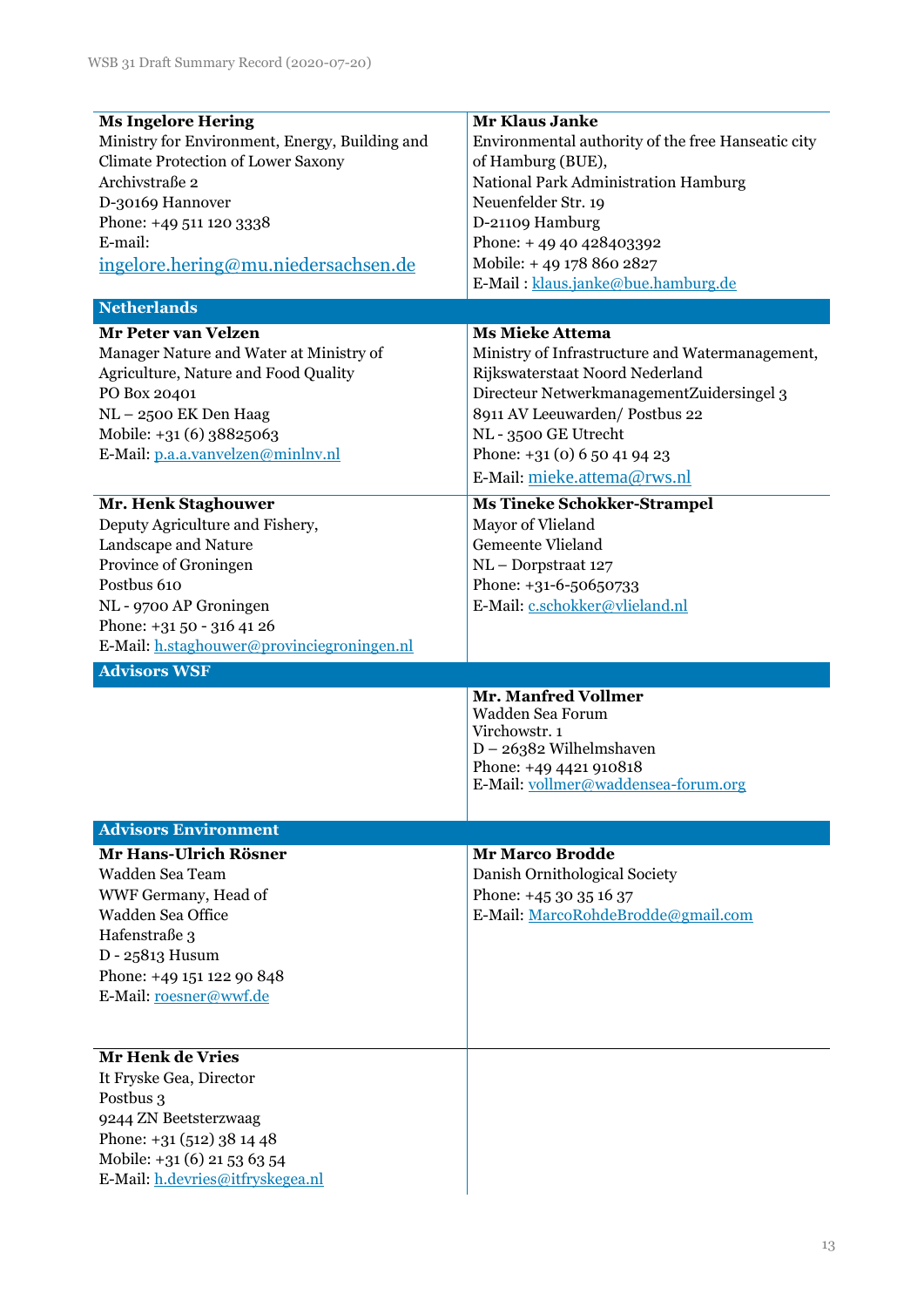| <b>Common Wadden Sea Secretariat</b>                                                                                                                                                                                                                            |                                                                                                                                                                                                                                              |  |  |  |  |
|-----------------------------------------------------------------------------------------------------------------------------------------------------------------------------------------------------------------------------------------------------------------|----------------------------------------------------------------------------------------------------------------------------------------------------------------------------------------------------------------------------------------------|--|--|--|--|
| <b>Mr Bernard Baerends</b><br><b>Executive secretary</b>                                                                                                                                                                                                        | <b>Ms Annika Bostelmann</b><br><b>Ms Soledad Luna</b><br><b>Ms Julia Busch</b><br><b>Mr Harald Marencic</b>                                                                                                                                  |  |  |  |  |
| <b>Supporting Staff</b>                                                                                                                                                                                                                                         |                                                                                                                                                                                                                                              |  |  |  |  |
| <b>Mr Thomas Borchers</b><br>Federal Ministry for the Environment, Nature<br>Conservation and Nuclear Safety, Germany<br>Robert-Schuman-Platz 3<br>D-53175 Bonn<br>Phone: +49 228 99 305 2629<br>Mobile: +49 173 2843906<br>E-Mail: Thomas.Borchers@bmu.bund.de | <b>Ms Margrita Sobottka</b><br>National Park Authority Lower Saxony<br>Virchowstr. 1<br>D-26382 Wilhelmshaven<br>Phone: +49 4421 911 277<br>Mobile: +49 172 4421684<br>E-Mail: Margrita.Sobottka@nlpv-<br>wattenmeer.niedersachsen.de        |  |  |  |  |
| <b>Mr Floris van Bentum</b><br>Directorate-General for Public Works and Water<br>Management<br>Directorate Noord-Nederland<br>PO Box 2301<br>NL-8901 JH Leeuwarden<br>E-Mail: floris.van.bentum@rws.nl                                                          | <b>Mr Karst Jaarsma</b><br>Ministry of Agriculture, Nature and Food Quality<br>Directorate-General Nature, Fisheries and Rural<br>Area<br>Postbus 20401<br>NL-2500 EK The Hague<br>Phone: $+31(0)6485860$<br>E-Mail: k.c.a.jaarsma@minezk.nl |  |  |  |  |
| <b>Ms Carolin Galler</b><br>Ministry for Environment, Energy, Building and<br>Climate Protection of Lower Saxony<br>Postfach 4107,<br>D - 30041 Hannover<br>Phone: +49 (0) 511 120 3378<br>E-Mail: carolin.galler@mu.niedersachsen.de                           | <b>Ms Maren Bauer</b><br>Ministry of Energy, Agriculture, the Environment,<br>Nature and Digitalization Schleswig-Holstein<br>Mercatorstr. 3<br>D - 24106 Kiel<br>Tel: ++49 431 988 7196<br>E-Mail: Maren.Bauer@melund.landsh.de             |  |  |  |  |
| <b>Invited Guest</b>                                                                                                                                                                                                                                            |                                                                                                                                                                                                                                              |  |  |  |  |
| Mr Adi Kellermann (Chair TG-MA)<br>Kellermann-Consultants<br>Ostdeutsche Str. 28<br>D-25840 Friedrichstadt<br>Phone: +49 4881610<br>E-Mail: akellerman@t-online.de                                                                                              | <b>Ms Barbara Engels (Chair TG-WH)</b><br>Federal Agency for Nature Conservation (BfN)<br>Konstantinstr. 110<br>D-53179 Bonn<br>Phone.: +49-(0)228-8491-1780<br>Mobile: +49 (0)171 7170104<br>barbara.engels@bfn.de                          |  |  |  |  |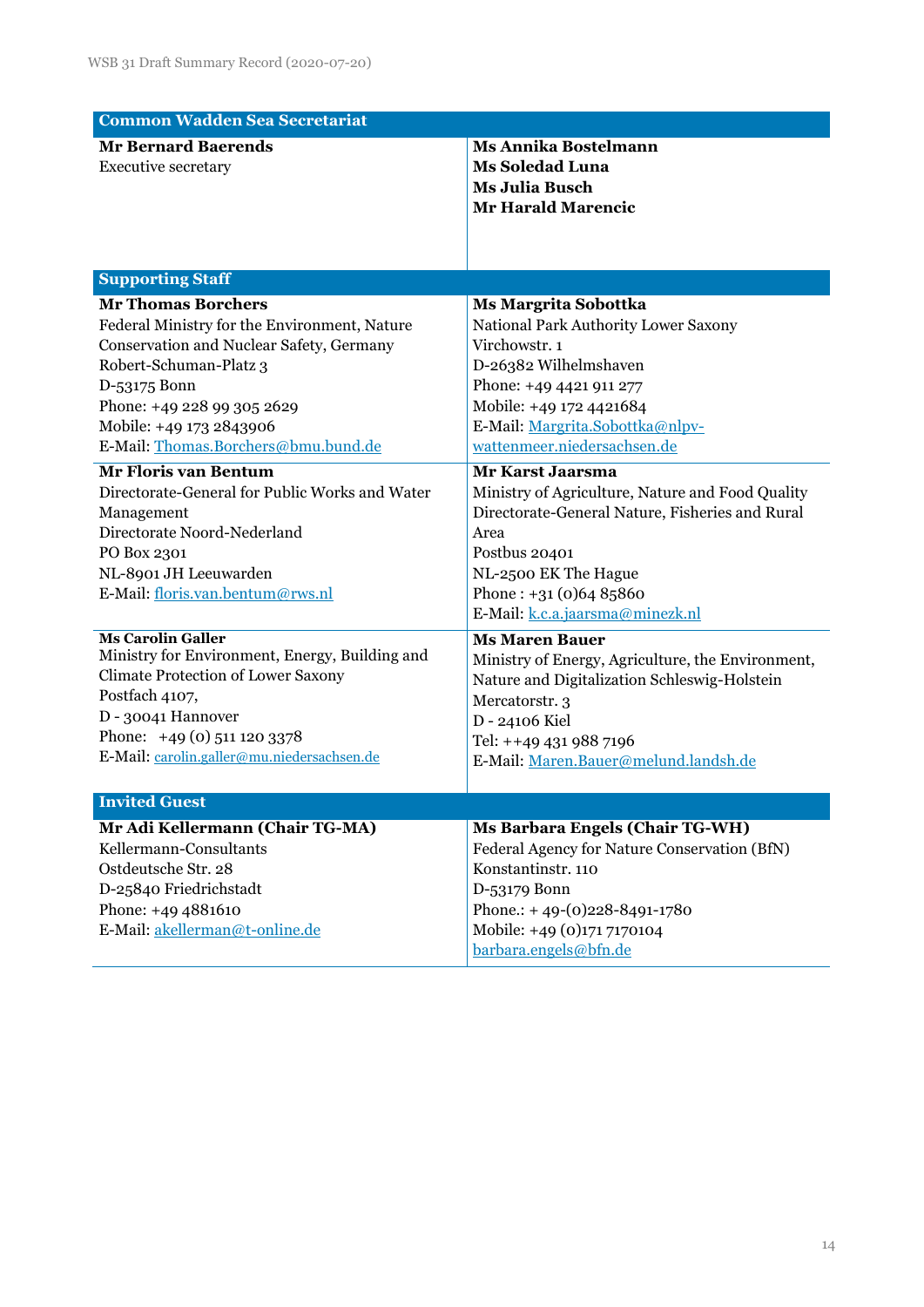# FINAL AGENDA

# **31st Meeting of the Wadden Sea Board (WSB 31)**

18 June 2020 Online meeting

- **1. Opening of the Meeting**
- **2. Adoption of the Agenda**
- **3. Summary Record WSB 30**
- **4. Announcements**
- **5. Implementation Leeuwarden Declaration**
- **6. Wadden Sea World Heritage Partnership Hub/Center**
- **7. Wadden Sea Board Advisors: Wadden Sea Forum; Wadden Sea Team**
- **8. Next meeting**
- **9. Closing**